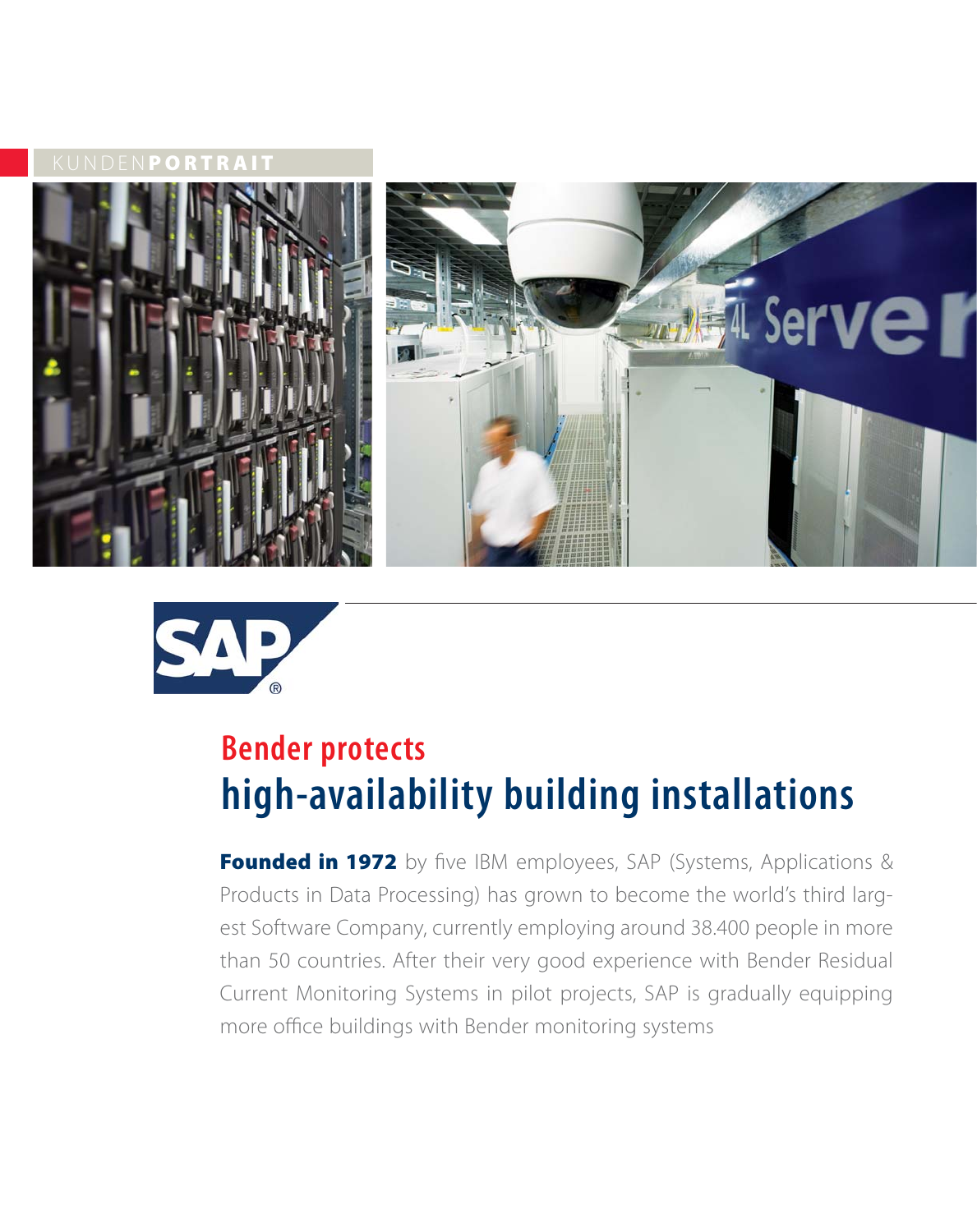## "**Optimised availability,** minimised maintenance costs, improved system security, reduced expenditure."



**In addition,** Bender recently took on responsibility for the fault-free supply of power to the office building in St. Leon-Rot. This modern, high-availability building installation has been equipped for loads such as PCs, servers, hard disk clusters, etc.. If the list is extended to include peripheral equipment such as household appliances, telecommunications systems, printers, lighting, to name just a few, the complexity of fault potentials in such building installations soon becomes apparent.



RCMS460

In one pilot project the new RCMS460 residual current monitoring system was used to record and analyse residual currents in important system sections. The continuous acquisition of measurement data meant appropriate strategies could be developed to anticipate and hence avoid EMC faults and power supply outages throughout the building installation.

### Smart monitoring

The system was installed and commissioned in collaboration with the SAP's facility management. Commissioning involved evaluating the measurement data on a channel-for-channel basis and then defining system-specific



threshold values. Residual current monitoring systems (RCMS460 systems) operate on the principle of residual current measurements, and are capable of simultaneously monitoring 12 current transformer connections or circuits. A central alarm message is generated whenever a configured advance warning and alarm threshold is exceeded. A protocol converter (FTC470XDP) transmits the measurement and alarm values to SAP's process control system unit. Another gateway (FTC470XET) is responsible for monitoring and alarm management. This protocol converter sends the current operating and alarm messages via LAN, WAN or Internet to a web browser for display. All data is stored in a history memory to provide a long-term overview of the system.

#### Preventive maintenance

By reporting changes well in advance, the system is able to continuously monitor the insulation condition of the electrical system. Threshold values are re-measured and updated by an electrician at ever greater intervals, or whenever changes of use



FTC470XDP